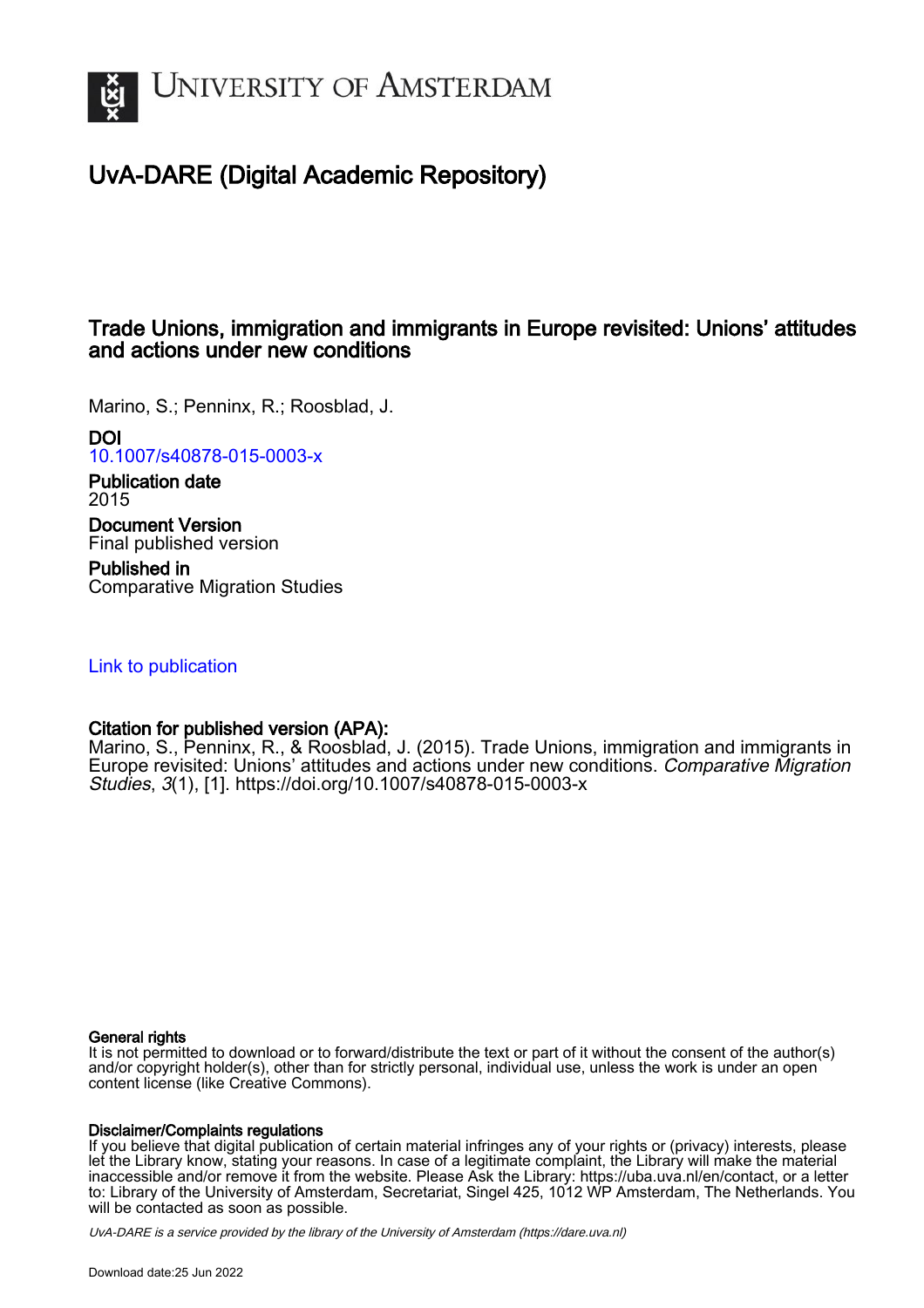## **ORIGINAL ARTICLE CONSUMING A LIGACION** CONSUMING A LIGACION CONSUMING A LIGACION CONSUMING A LIGACION CONSUMING A LIGACION CONSUMING A LIGACION CONSUMING A LIGACION CONSUMING A LIGACION CONSUMING A LIGACION CONSUMING A

# Trade unions, immigration and immigrants in Europe revisited: Unions' attitudes and actions under new conditions

Stefania Marino<sup>1\*</sup>, Rinus Penninx<sup>2</sup> and Judith Roosblad<sup>2</sup>

\* Correspondence: [stefania.marino@mbs.ac.uk](mailto:stefania.marino@mbs.ac.uk) 1 European Work and Employment Research Center (EWERC), Manchester Business School, University of Manchester, Manchester, UK Full list of author information is available at the end of the article

## Abstract

This paper revisits the comparative approach used by Penninx and Roosblad (Trade Unions, Immigration and Immigrants in Europe, 1960-1993. New York: Berghahn Books) to study trade unions' attitudes and actions in relation to immigrant workers in seven Western European countries. It reassesses that approach and asks whether it remains valid, as economic, social, and political circumstances nowadays seem fundamentally different from those two to five decades ago. Each element of the original conceptual and explanatory frame is reassessed and its suitability weighed for an updated comparative study. The reassessment combines insights from migration studies with findings from the field of industrial relations. The latter highlight internal union variables in explaining trade unions' attitudes and actions, while the former underline trade unions' role as social and political actors in defending migrant rights.

**Keywords:** Immigration; Migrant workers; Trade unions

## Introduction

Migration has become a controversial issue in most European countries. Immigrants are often blamed for society's problems. They are perceived as outsiders who take jobs, sponge welfare benefits, and threaten social cohesion. These fears have been intensified by economic recession, high joblessness, and the rise of flexible forms of employment. Indeed, divisive nationalist arguments, labour conflicts, and episodes of violence have become dangerously manifest in many societies. As a consequence, immigrant integration – under conditions set by receiving societies – has become a major issue for governments at all levels (Penninx et al., [2006](#page-16-0)).

Trade unions have to take positions on these matters, both based on their own convictions and interests and as actors in the labour market regulatory framework. Unions' standpoints are thus likely to affect the position of migrant workers within the labour market and within society. Trade unions' attitudes and actions related to migrant workers therefore constitute a relevant area of inquiry in both migration studies and industrial relations research. Within migration studies, such analyses would provide insights on the role of trade unions in promoting immigrants' labour market and social integration. In industrial relations, a better understanding of the relationship between unions and migrant workers would advance the debate on trade union revitalization strategies (Frege and Kelly, [2003](#page-15-0); Behrens et al., [2004](#page-14-0)). Furthermore, comparative



© 2015 Marino et al.; licensee Springer. This is an Open Access article distributed under the terms of the Creative Commons Attribution License [\(http://creativecommons.org/licenses/by/4.0\)](http://creativecommons.org/licenses/by/4.0), which permits unrestricted use, distribution, and reproduction in any medium, provided the original work is properly credited.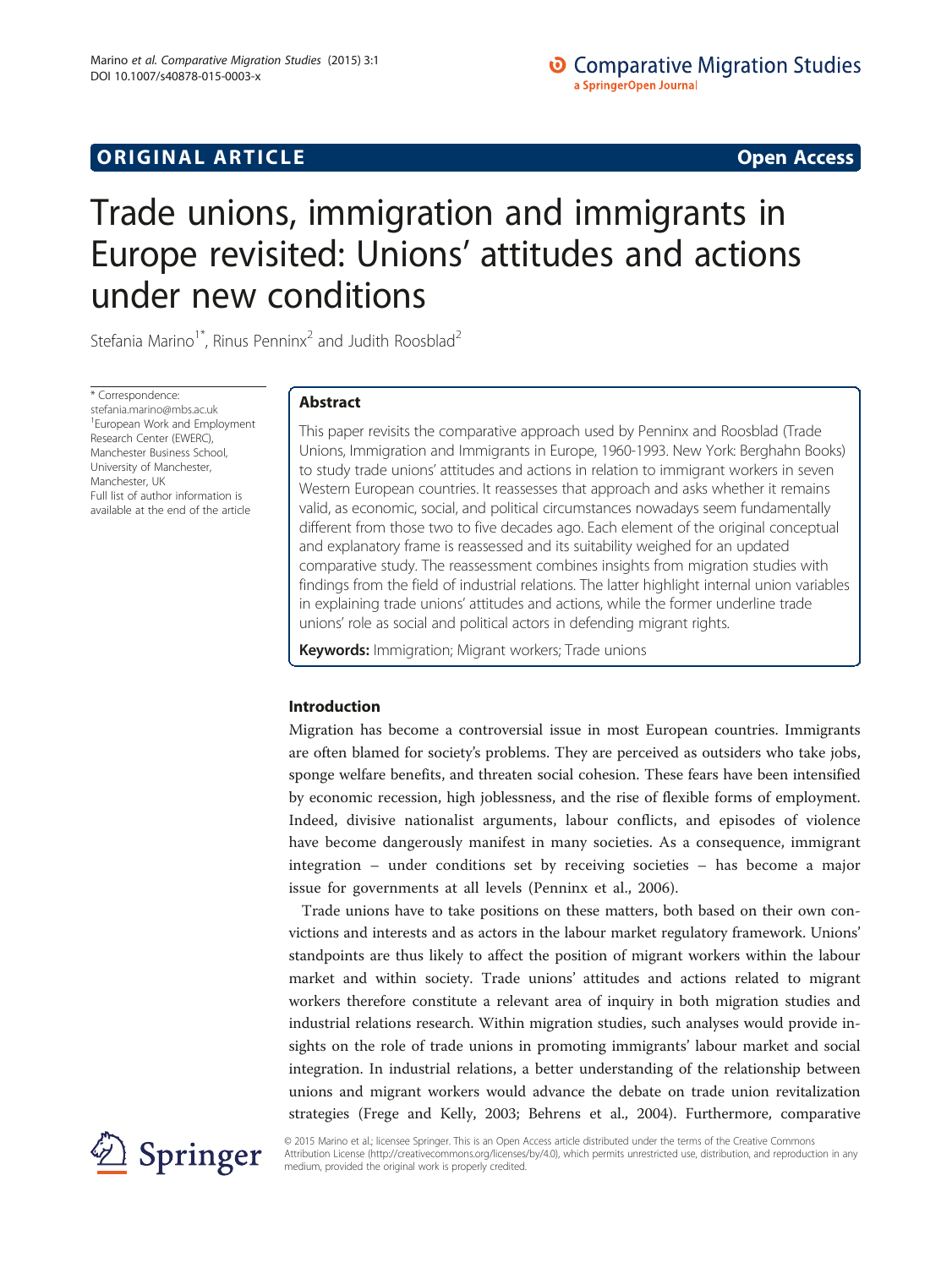analyses on this topic could produce new insights on the effects of supranational dynamics on national questions of migration and integration policy. Finally, comparative study might increase our understanding of how employment relations systems function and the role and position of labour organizations within them.

Recent systematic cross-country comparisons of trade unions' activities in this field have been either quantitative in nature (Gorodzeisky and Richards, [2013\)](#page-15-0) or focused on a limited number of countries (e.g., Krings, [2009;](#page-15-0) Hardy et al., [2012](#page-15-0)). In this respect, the qualitative cross-country comparison by Penninx and Roosblad [\(2000\)](#page-16-0) – two of the present authors – still constitutes a unique example. Their book, entitled Trade Unions, Immigration, and Immigrants in Europe, 1960-1993, offers a comparative analysis of the relationship between trade unions and immigrant workers in seven North-Western European countries, while attempting to account for differences in trade union strategies and actions. That book has become a classic reference on the topic, and its conceptual framework has been widely adopted (e.g., Krings, [2009](#page-15-0); Wrench, [2004;](#page-16-0) Marino, [2012](#page-15-0)). Since the publication of that study, however, major contextual changes have taken place, necessitating revalidation of the original theoretical and epistemological framework. The current paper thus revisits the framework in light of contextual changes and insights from recent literature. The aim is to suggest an updated instrument for systematic, qualitative, cross-country comparisons.

The first section of this paper outlines the original heuristic model used by Penninx and Roosblad [\(2000\)](#page-16-0). The second sketches the contextual changes that we believe impact trade unions, especially their positions and strategies. The final section draws conclusions for the study of the new challenges facing trade unions nowadays and the potential roles of unions related to immigrants and immigrant integration in Europe.

#### The original heuristic model and its outcomes

The original analytical framework contains three basic dilemmas that guide the comparative description and four sets of explanatory factors to account for differences in outcomes. The first dilemma is whether trade unions should resist employers' efforts to recruit workers from abroad or to cooperate. If unions do cooperate, it asks what terms they should try to establish for employment of foreign workers. Cooperating could, after all, depress wages of union members, and availability of surplus labour might weaken trade unions' bargaining power. Yet, resisting could slow economic expansion.

The second dilemma arises when immigrant workers actually arrive, regardless of whether they come 'spontaneously' or are recruited: should immigrant workers be regarded as an integral part of the trade union rank and file and therefore be actively recruited as members with the same rights as any worker? The alternative is to exclude foreign workers partially or completely from union membership. Exclusion could drive a wedge into the labour movement, eventually weakening its negotiating position. Inclusion, however, might be seen as a threat to national labour markets and trade union interests and thus clash with the interests of native workers (or be perceived as such).

If trade unions favour inclusion as a solution to the second dilemma, then the real or alleged differences between native and immigrant workers leads to the third dilemma, that of equal versus special treatment: should trade unions exclusively represent the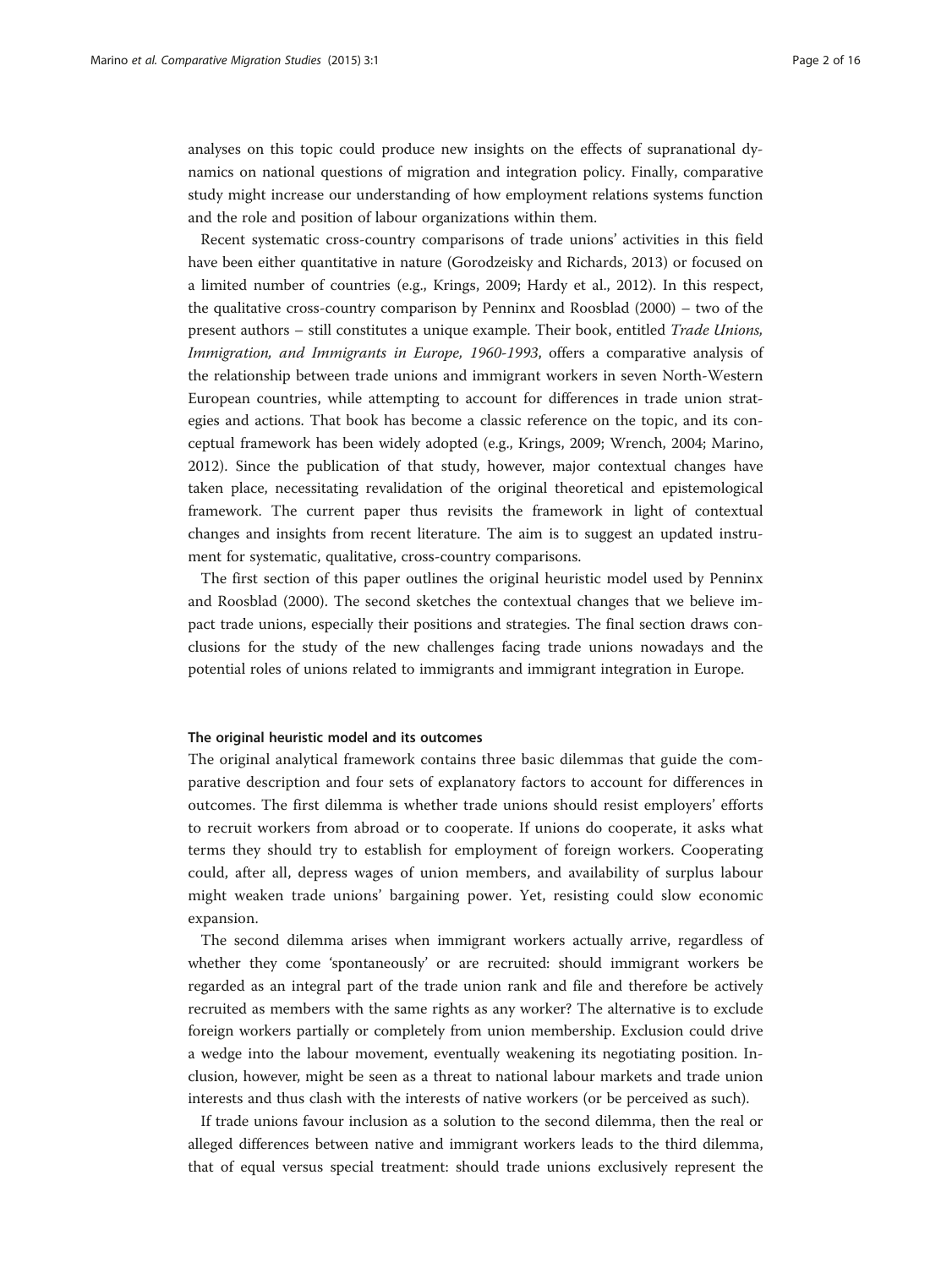common interests of native and migrant workers, treating all workers the same? Or should they develop targeted policies and strategies that cater to the special interests and needs of migrant members? While generalized strategies may implicate injustices, specialized policies risk alienating native members, who might resent such 'preferential treatment'.

To explain differences between trade unions' attitudes and actions, Penninx and Roosblad ([2000\)](#page-16-0) propose four sets of factors. The first is the power that trade unions have in society and in national socio-economic decision-making. The more powerful a trade union is, the more effective it will be in influencing the policies of government and employers' associations in union-advocated directions.

The second set of factors involves the economy and labour market conditions. In times of ample national supply of labour, trade unions are likely to oppose recruitment of immigrant workers; while in times of labour shortages, unions will probably be more willing to cooperate. The state of the economy and labour market might also influence trade unions' responses to the second and third dilemmas. In times of widespread unemployment, competition (actual or presumed) between indigenous and immigrant workers might increase, making inclusive union policies difficult to maintain.

The third set of factors relates to social trends. Trade union policies towards immigration and immigrants are influenced by contextual aspects such as public discourse, institutional arrangements, legislation, and institutional actors like national authorities, civil society organizations, and political parties.

The final set of factors concerns the characteristics of immigrants and public perceptions thereof. Unions may be more sympathetic to immigrants from former colonies, to those from countries where unions hold similar ideologies, and to those perceived as culturally similar to the indigenous population. Immigrants may also themselves have characteristics that influence their ability or willingness to unionize. These include experiences with trade unions in the country of origin and their educational level, legal status, and duration of stay.

The findings of Penninx and Roosblad's descriptive comparative analysis can be summarized by saying that – notwithstanding similar worries and solidarity commitments among trade unions in the seven countries studied – reactions to immigration and immigrants differed significantly between 1960 and 1993. For our purposes here, it is relevant to review how well the proposed explanatory factors accounted for variation between the trade unions in their responses to the three dilemmas. In fact, Penninx and Roosblad concluded that these factors only partially explained the variation between trade unions. In both Germany and Austria, for instance, trade unions had a strong position in socio-economic decision-making, but this did not predict the content or direction of union policies towards immigration and migrant workers. The Swiss and French unions – both weak in co-decision-making – did not take the same position either.

As for the influence of economic factors, evidence was equivocal. In the period of economic recession following the 1973 crisis, trade unions in all countries established new alliances with state authorities towards restrictive immigration policies. However, economic decline triggered a wide spectrum of responses regarding the integration process. While some unions (e.g., the Austrian and Swiss) argued that the recession offered no latitude for representation of the special interests of immigrants, others were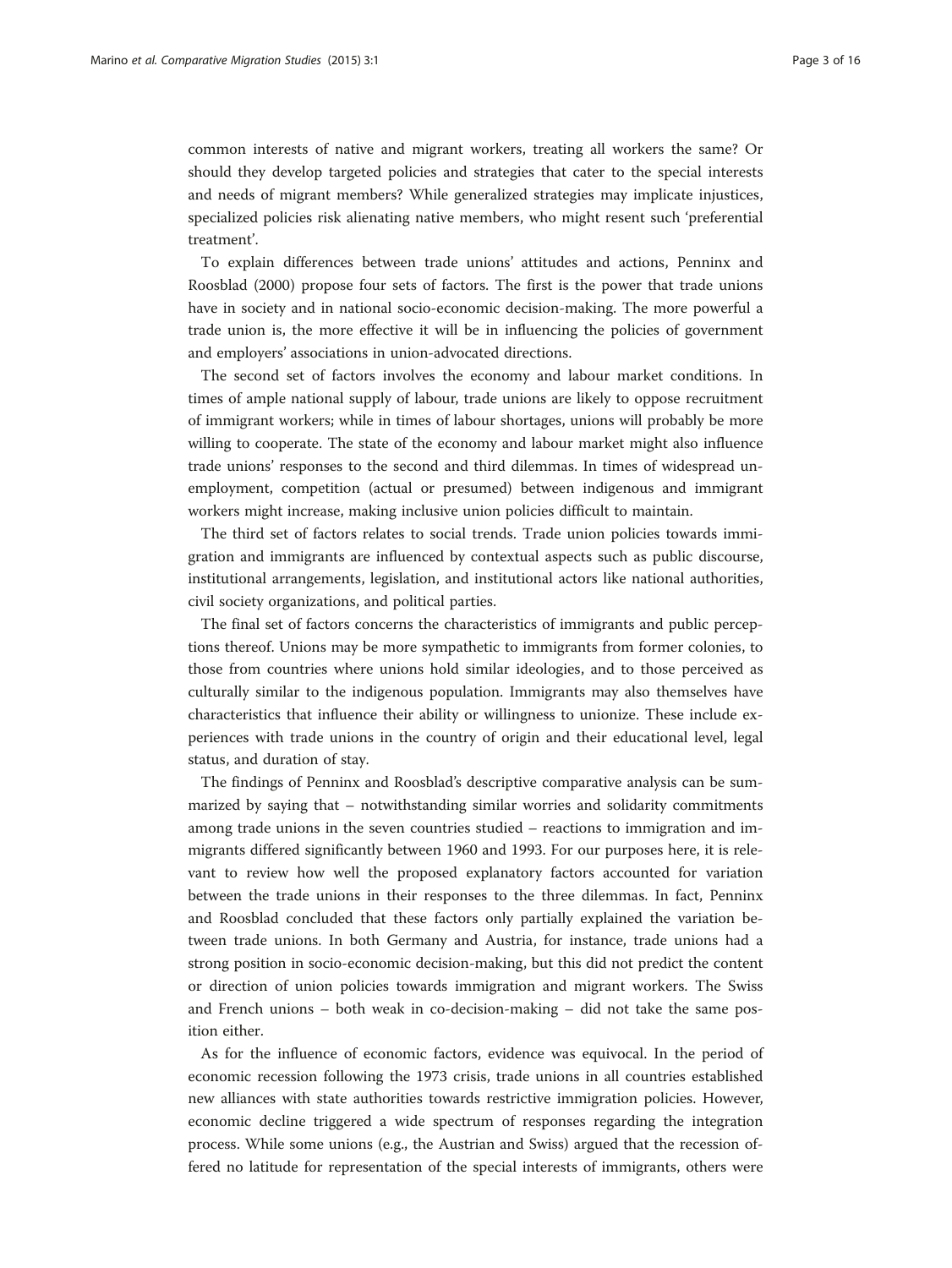less inclined to focus one-sidedly on the state of the economy to the neglect of social trends. The Dutch trade unions, for example, drew up internal policies on minorities in the early 1980s, which was a period of economic recession and high unemployment (Roosblad, [2002\)](#page-16-0).

This last example underlines the varying outcomes of the third factor – the influence of social trends. Whereas in the Dutch and the Swedish cases trade unions followed government's progressive integration policies in the 1980s, unions in the FRG established coalitions with other societal actors against government policy that aimed for the return of workers rather than their integration.

As for the influence of immigrants' characteristics, little evidence of a direct relationship emerged. Variations in overall union membership, especially of immigrant workers, seemed attributable to unions' institutional embeddedness in the national context. For example, unionization rates of Turkish immigrants were found to be lower in the Netherlands than in Germany and Sweden, reflecting overall unionization rates in those countries.

These findings indicate that the explanatory factors intersect. In all countries, trade union policies towards immigration and immigrants proved to be influenced by national contextual factors such as public discourse, institutional arrangements, legislation, and key institutional actors like national authorities, churches, and political parties. Although trade unions may ideologically have an internationalist orientation, their actual effectiveness is determined within national contexts (Penninx and Roosblad, [2000](#page-16-0): 206). Therefore, the way the dilemmas are resolved cannot be understood without knowledge of these national contexts.

#### The changing context for European trade unions and immigrant integration, 1993-2013

Penninx and Roosblad ([2000\)](#page-16-0) centres on the post-war guest-worker system in North-Western Europe and its aftermath until the early 1990s. Since that period, major changes have taken place, in migration and integration and in labour-related domains such as the international economic order, national and international labour markets, industrial relations, and perhaps especially, the position of trade unions.

## Changing migration patterns and policies

In the past decades, the general picture of international migration in Europe has changed completely, in terms of its size and patterns and in terms of its regulation.

First of all, migration flows have strongly increased, from an estimated 23 million immigrants in 1985 (UN [1998:](#page-16-0) 1) to more than 56 million, or 7.7 per cent of the total European population in 2000 (IOM [2003:](#page-15-0) 29). In the present 28 members of the European Union (EU), nearly 49 million of the total of 504 million inhabitants are foreign-born (including those born in other EU countries). This is some 10 per cent of the total population (Eurostat [2012](#page-15-0): 1). Moreover, these figures include only legally residing foreign-born persons.

Early in the period studied by Penninx and Roosblad ([2000\)](#page-16-0), immigration started in the countries of North-Western Europe. Other countries, such as Italy, Spain, Portugal, Greece, Ireland, Norway, and Finland, were emigration countries until the 1980s but began to experience significant immigration in the 1990s and 2000s. Yet others, among them most of the post-2004 EU accession countries, have experienced simultaneous emigration, transit migration, and immigration. Europe has in fact become an immigration continent.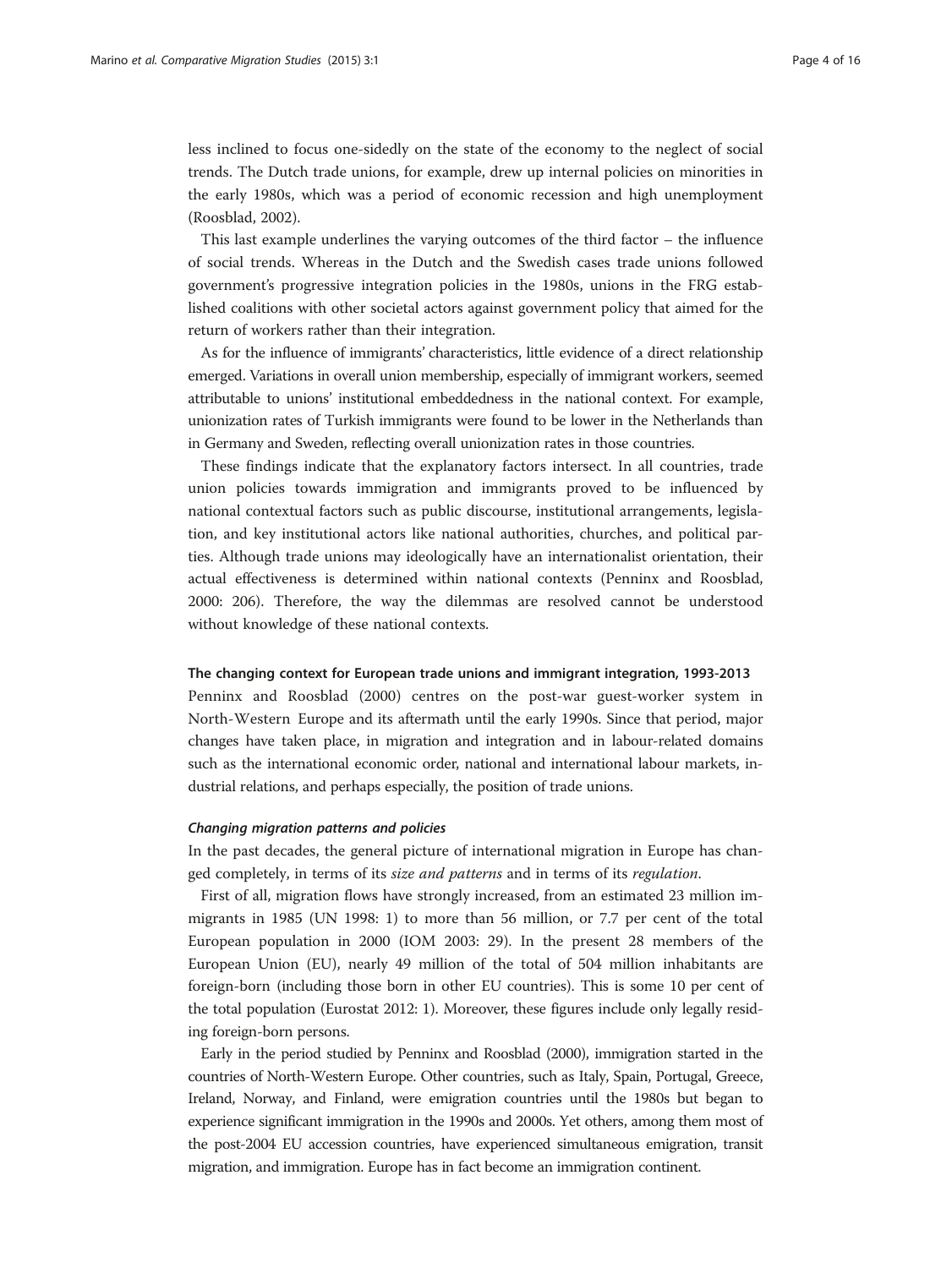A novel characteristic of recent migration lies in what is called the 'new geography' of migration (King, [2002\)](#page-15-0). The origins of migrants in Europe up to the 1980s could conveniently be grouped under three headings: (i) colonial migration, which connected certain European countries to their former colonies; (ii) labour migration, which connected 'recruiting countries' and 'sending countries'; and (iii) refugee migration, which was strongly dominated by migration from East to West Europe. That picture changed completely after 1990. Nowadays, immigrants come to Europe from all over the world and for various reasons. Expatriates come to work at multinational companies and in international organizations; foreign students come to attend higher education; nurses and doctors arrive to work in national healthcare facilities; refugees and asylum seekers come from Africa, the Near East and Asia, the Balkans, and former Soviet Union countries; and undocumented workers arrive from the developing world.

Another novel characteristic today is the feminization of labour migration. More women migrate independently for labour purposes, and not as dependants in family reunifications. This is particularly relevant for trade unions, since it corresponds with the development of labour market niches, such as domestic services, care and nursing, and the sex industry. Gendered connections have thus developed between immigrants' offerings of labour, labour market demands, and the status of the workers concerned.

Types of mobility have also changed. There is increased mobility among seasonal workers in agriculture and tourism, among students, pensioners, 'posted' workers, and skilled professionals. Mobility of these 'desired' travellers is now facilitated, if not promoted outright. But there are also unsolicited migrants in search of economically better or politically safer destinations for whom new and increasingly onerous barriers have been erected.

This brings us to another fundamental change: that of the regulation of international migration. Since the mid-1970s, countries have introduced restrictive migration policies in line with their diminished demand for (low-skilled) migrant workers. Yet, this same period has seen increased migration for family reunion and formation, refuge, and asylum. Since the early 1990s, further barriers have been erected through stricter visa policies, tougher requirements for legal residence, and higher refusal rates for asylum seekers. In a spiral of cause and effect, new restriction and control measures have stimulated 'innovative' forms of entrance (like smuggling and trafficking), which in turn have led to newly restrictive and control-oriented admission requirements and procedures. Immigration has increasingly been criminalized. Yet, the tougher the regulations, the more they have led to illegality and irregularity. The spectre of terrorism has further promoted this security perspective. Anti-terrorism policies have been primarily government initiatives. For their implementation, however, involvement of employers, trade unions, and other civil society organizations is required, with control practised at the borders of the country of origin and with carriers (airlines, sea ferries, and transport firms) liable for infringements.

At the supranational level, the EU has become a significant political and policy unit, creating a new context for mobility and migration in Europe, particularly since the 1997 Treaty of Amsterdam. EU member states, particularly the 'old' ones, have promoted common restrictive and defensive admission policies in relation to potential immigrants from non-EU countries. Furthermore, new member states are required to enact legislation and establish institutions in conformity with established EU policies in this domain. This strand of EU policies has been derided by critics as building 'Fortress Europe'.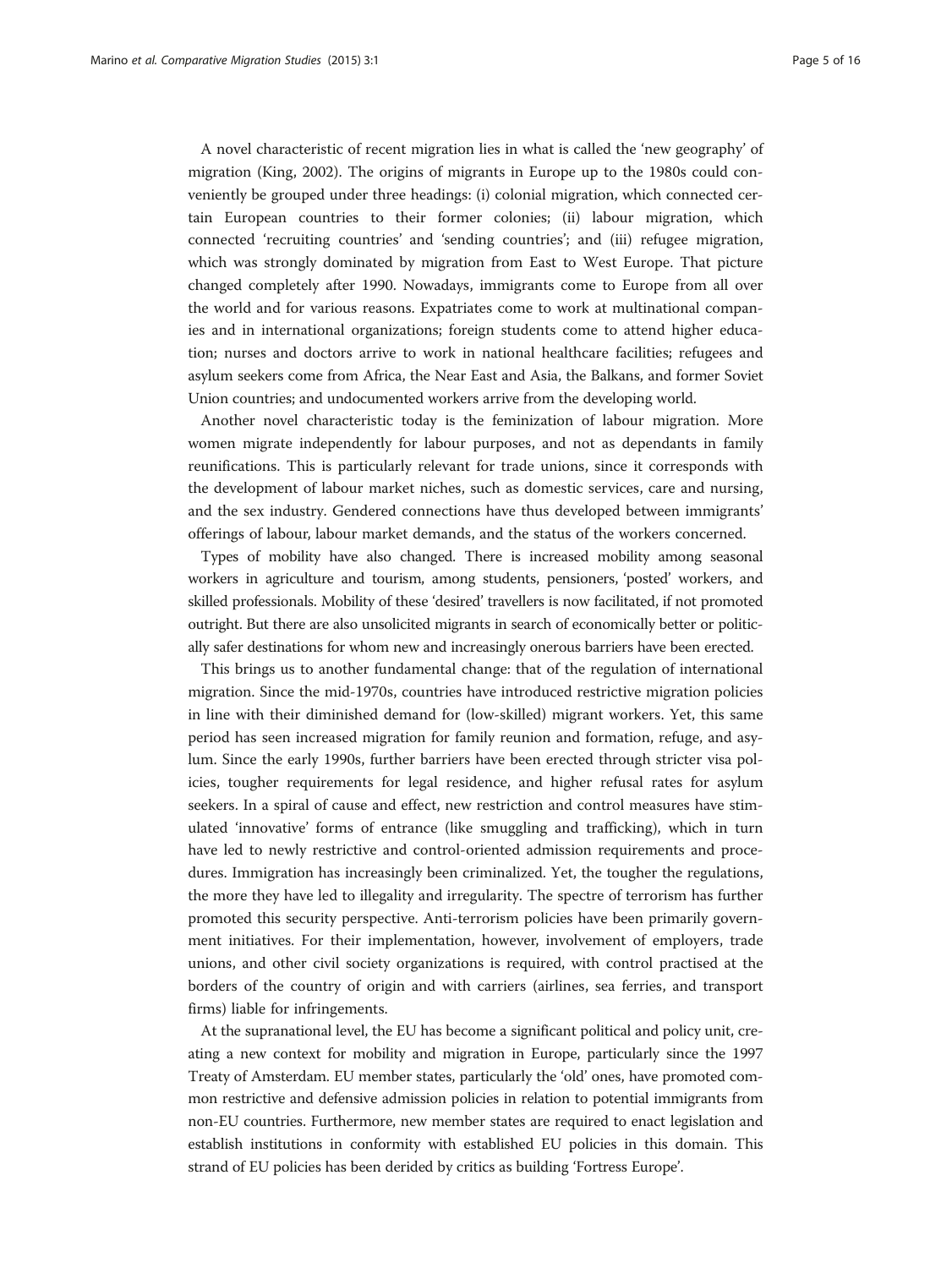Measures have been introduced to regulate access to the labour market and other institutional domains of welfare states. These regulations, and the associated controls on both workers and employers, function as a second 'border', rendering the welfare state inaccessible to illegally residing immigrants.

In parallel, the EU has established a fundamental right to move and settle within the EU area for EU citizens and long-term Third Country Nationals (TCN). The EU free movement area now encompasses 28 countries with a total population of more than half a billion. An increasing share of these inhabitants are 'internal EU migrants', most of whom are workers. The financial and economic crisis since 2009 has reinforced the dominance of intra-EU labour migration, as the German case illustrates (Sachverständigenrat, [2013:](#page-16-0) 54). Nonetheless, migrant workers from the newest EU member states tend to be employed in precarious and dangerous jobs (Woolfson and Likic-Brboric, [2008\)](#page-16-0). These workers (and foreign workers in general) arguably serve as a 'hyper-flexible buffer' since 'being disposable in case of downturn, [they] can carry most of the uncertainty burden without causing political problems' (Meardi et al., [2012](#page-16-0): 7). Increasing unemployment in the southern EU countries and in Ireland may promote further intra-European circular mobility in coming years.

Another form of cross-border mobility encouraged by the liberalization of services provision emerged in the 1990s under the category of 'posted workers'. These are employees sent by their employers to work temporarily in another country (labour laws of the country of origin apply for such stays). Fears that such arrangements might be abused to evade national labour laws resulted in adoption in 1996 of the EU Posted Workers Directive (PWD), followed by intense debate regarding prevention of 'social dumping' (see, e.g., Cremers et al., [2007\)](#page-15-0).

These changes in migration patterns and regulation are common to most European countries, but their impacts do differ in specific national contexts. First of all, immigration flows have different characteristics across countries. Immigration towards North-Western Europe, for example, stems mainly from family formation and reunification, asylum seekers, and knowledge workers. Yet, as a consequence of strict admission policies, these countries have started to experience larger influxes of undocumented migrants too. Since 2004, they have also experienced increased intra-EU migration, especially from the new EU member states.

Immigration to Southern European countries such as Italy, Spain, Portugal, and Greece mainly consists of labour migrants from Central and Eastern Europe, North Africa, Latin America, and Asia. Most come unsolicited, many without proper documents at first; many are legalized in the course of time. In Italy, 1.7 million undocumented residents were regularized between 1986 and 2009 (Zincone, [2011:](#page-16-0) 249). In Spain, regularization has been called 'the easiest and most common way to obtain a legal status' (Bruquetas-Callejo et al., [2011:](#page-14-0) 305). Due to their vulnerable position in the host country, such migrants are not in a position to refuse low wages and substandard social and labour rights (King, [2000](#page-15-0): 18). Many therefore end up in the informal economy.

#### Changes in labour markets and industrial relations

Labour markets and industrial relations have also changed significantly, affecting trade unions and their relations to immigrants. Firstly, economic and financial globalization has challenged national economies and their regulatory frameworks, within which trade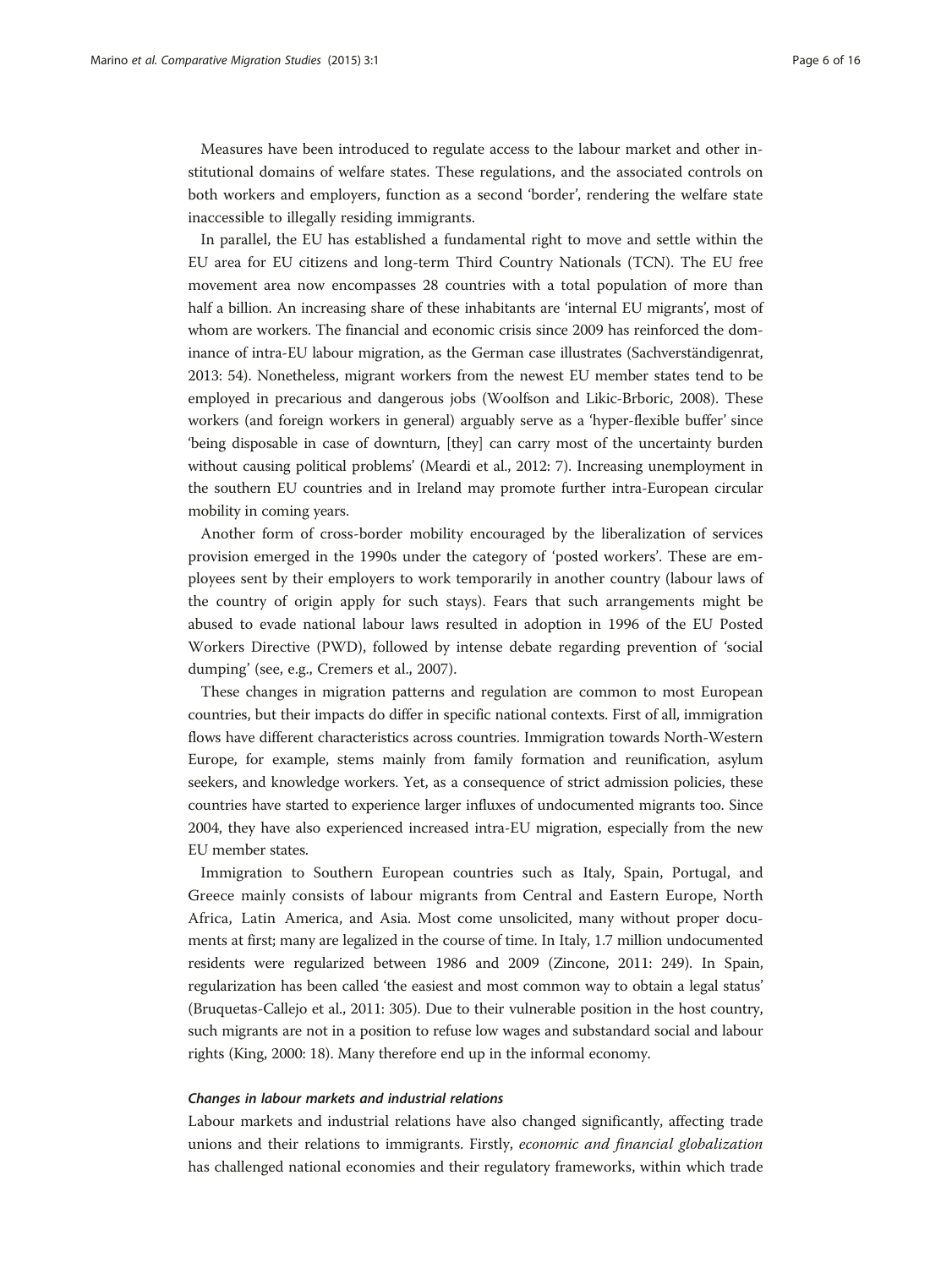unions have developed their positions of influence. 'Regime shopping', by which multinational enterprises move to countries with less onerous regulatory regimes, increasingly constrains governments and national economic policy (Streeck, [1992](#page-16-0)). Many nation states have loosened regulations, including those pertaining to labour, in order to remain or become attractive to enterprises. Furthermore, national economies have become intertwined with global financial markets. Thus, the outbreak of the financial crisis in 2007 affected the entire world economy, impacting employment and labour regulations across Europe. Trade unions have very little direct influence on supranational developments, but they do strongly feel the consequences at the national level.

Secondly, the structure of labour markets has changed. The primary sector has shrunk to insignificance. In the secondary sector, the number of jobs in manufacturing (where unions used to be strongest) has diminished, and the qualifications demanded of workers have changed markedly. The service sector has become the main employer with a great diversity of required qualifications and a spectrum of legal and regulatory statuses (including many precarious jobs). Privatization and outsourcing of public services (another sector in which unions are traditionally strong) have contributed to these diversities. Furthermore, employers' pressure for more labour flexibility and labour market deregulation have given rise to new forms of employment, such as temporary and part-time work, often organized through agencies, subcontracting, and hiring of self-employed workers. Trade unions were traditionally most active in regulation of standard employment. They must now define and represent the interests of a more flexible and less homogeneous labour force, and do so without straining relationships with their traditional rank and file (Gumbrell-McCormick, [2011](#page-15-0)).

Thirdly, industrial relations and the position of trade unions have changed. Trade unions in most countries have less influence in socio-economic decision-making due to the generally declining capacity to steer national economies, and in some cases also because neoliberal governments have clamped down on unions (Crouch, [1997;](#page-15-0) Roosblad, [2013](#page-16-0)). Union membership has declined too, especially in certain segments of the labour market and among young and temporary workers. Diminished membership is most marked in the private sector, while rates of unionization in the public sector remain generally higher (Visser, [2013\)](#page-16-0). Due to these trends, union membership composition is less and less representative of the structure of the overall labour force (Ebbinghaus, [2004](#page-15-0); Gumbrell-McCormick and Hyman, [2013\)](#page-15-0).

### Towards a refined heuristic model

If we were to begin new cross-country comparative research on trade unions' responses to immigrants, what guiding concepts and ideas could we distil from the foregoing sections? Is the heuristic approach by Penninx and Roosblad [\(2000](#page-16-0)) still useful today in the face of the above mentioned changes? Or should it be redefined to reflect the increased complexities?

#### Revisiting the dilemmas

As to the first dilemma – whether trade unions should cooperate or resist recruitment of migrant workers – we must conclude that the conditions under which trade unions face this dilemma have changed. First, migration has become an important feature of more European countries, not just those in North-Western Europe. Secondly,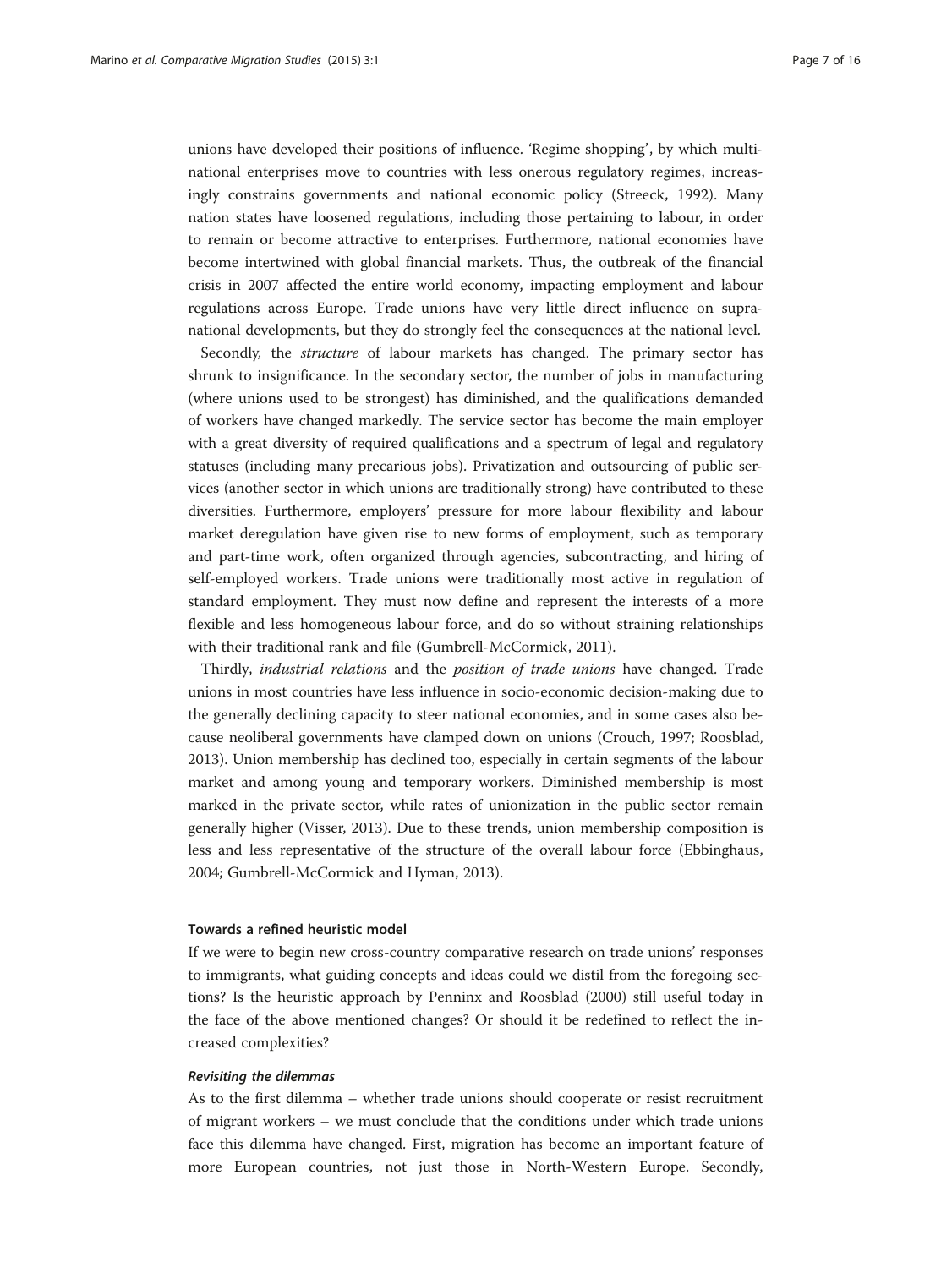nowadays trade unions are much less involved in corporate decision-making, particularly regarding immigration. Labour migration is overall no longer a major focus of decision-making for national labour markets<sup>1</sup>. Thirdly, more immigration takes place under the free movement regime within the enlarged EU, in which a completely new set of rules applies (though these do not influence trade unions directly).

The dilemma nowadays is whether trade unions, as social and political actors, should try to influence regulations on immigration and migrant workers' access to labour markets by opposing or supporting government policies on immigration and integration. In fact, most European trade unions have formally abandoned their restrictive stances of the past. They have 'renewed' their emphasis on notions such as international solidarity and equality and tend to favour more liberal immigration regimes. Some Southern European trade unions have lobbied against national immigration laws that they perceived as unfair and discriminatory and have supported regularizations of undocumented immigrants. In countries such as Spain and Italy, however, these stances have been explained in terms of protecting the national workforce and advocating for better labour conditions (Watts, [2002\)](#page-16-0). A similar interpretation was recently proposed to explain unions' attitudes in some North-Western European countries (Menz, [2009](#page-16-0)).

In other cases, and despite a formal rhetoric of inclusiveness, exclusionary union attitudes are justified by concerns about a 'race to the bottom'. Some West European trade unions, for instance, actively opposed the free movement of labour within the EU and lobbied for transitional arrangements after the 2004 enlargement. Speaking about Germany and Austria, Krings ([2009:](#page-15-0) 56) states, 'Unions in both countries stressed that their opposition to the free movement of labour should not be viewed as "anti-immigration", but that their main concern was the preservation of labour standards'. Other scholars underline the risk of conflicts between eastern and western trade unions due to their diverging interests during the accession process (Meardi, [2002](#page-16-0); Galgóczi et al., [2009](#page-15-0)). These examples show that, despite formal declarations of international solidarity, trade unions' dominant frame of reference remains the national arena. Their stances on immigration often cite concern to protect the national labour market from social dumping (Cremers, [2011](#page-15-0); Meardi, [2012](#page-16-0); for a perspective from the sending countries, see Woolfson, [2007](#page-16-0)). These stances are strikingly similar to those reported in the earlier Penninx and Roosblad study. This leads us to conclude that the first dilemma is still valid, though it should be applied in a broader sense.

The second dilemma – inclusion versus exclusion – has certainly been affected by the contextual changes mentioned earlier. First, trends in industrial relations, particularly the weakened position of trade unions, have triggered attempts to revitalize unions (Frege and Kelly, [2003](#page-15-0)), with inclusion of immigrant workers (among other underrepresented groups) being a foremost strategy (Behrens et al., [2004\)](#page-14-0). Yet the success of such a strategy 'may depend on changing the attitudes and expectations of existing membership. This may be especially true if external recruitment involves targeting new demographic groups that will change the membership composition and might be resented by the existing membership core' (ibid.: 21). In this respect, the 'old' dilemma is still valid.

Organizing campaigns have been particularly successful in the United States, where they have helped to reconnect the labour movement with its rank and file (Milkman, [2006](#page-16-0)). In Europe, such organizing has been implemented in the United Kingdom (see,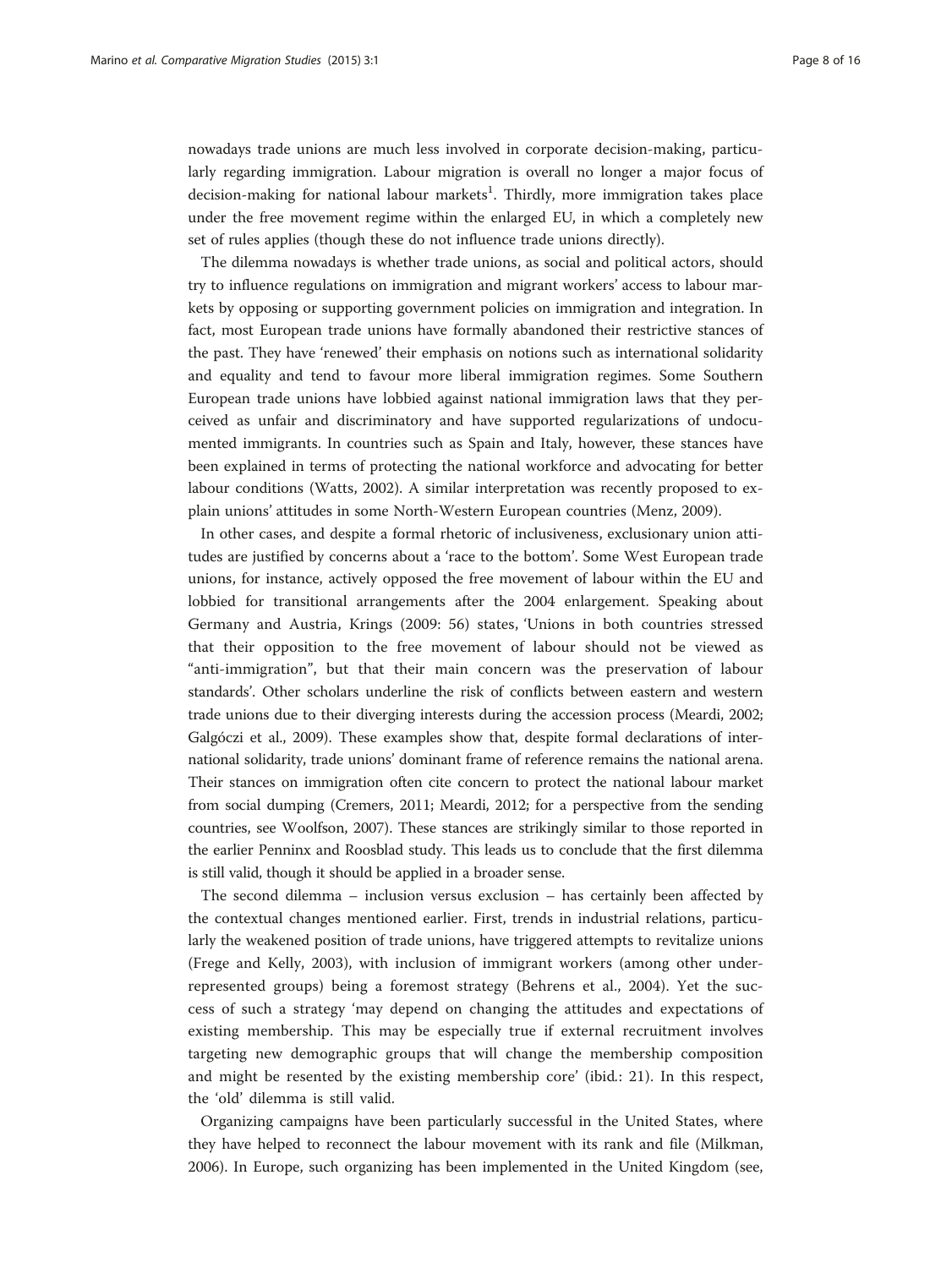e.g., Heery et al., [2000;](#page-15-0) Holgate, [2004](#page-15-0), [2005;](#page-15-0) Martínez-Lucio and Stuart, [2009;](#page-15-0) Simms et al., [2013\)](#page-16-0) and more recently in the Netherlands (Günther, [2010](#page-15-0); Connolly et al., [2011](#page-15-0)). While sometimes successful in gaining better conditions for the workers involved, the extent to which these strategies have promoted effective and full inclusion of immigrant workers in union membership remains uncertain.

The growth of intra-EU mobility, in the form of free movement and posted workers, also affects the inclusion-exclusion dilemma, since it gives new impetus to the 'old' debate regarding whether today's migrants should be included as trade union members, considering the 'temporary' nature of much current mobility as well as increased concern about social dumping. In this respect, the literature provides examples of trade unions trying to organize new migrants (see, e.g., Fitzgerald and Hardy, [2010;](#page-15-0) Heyes, [2009](#page-15-0); James and Karmowska, [2012\)](#page-15-0). However, much of the emphasis has been on the need to create networks with communities and to provide language facilities, both instruments aimed at facilitating relationships (and diminishing tensions) between foreign and local workers. Instead the recruiting and organizing migrant workers remained weak due to the temporary nature of their immigration (Fitzgerald and Hardy, [2010](#page-15-0)).

With respect to the posting of workers, trade unions have found themselves in difficult positions situations as shown, for instance, by the mobilization against foreign contract workers in the Laval case in Sweden (Woolfson, [2007\)](#page-16-0) and the Lindsay Oil Refinery case in the United Kingdom (see Barnard, [2009;](#page-14-0) Meardi, [2012](#page-16-0)).

Migrants have also become a much more complicated entity for trade unions, particularly due to greater variation in their legal, labour market, and social statuses, resulting in a process of 'civic stratification' (Lockwood, [1996](#page-15-0)). Furthermore, antiimmigrant and populist political discourse and the inadequacy of administrative facilities often leave migrants in vulnerable positions. Trade unions may thus be called upon to face a complex of problems, well beyond labour claims and labour equality to also, increasingly, involve social and legal status. This is especially true for the significant share of migrants who are irregular and undocumented. Most activities related to vulnerable and undocumented workers, in fact, necessarily involve aspects not strictly labour-associated. Examples are assistance in regularization of residence and labour and gaining access to housing and public services. Beyond exerting political pressure on government, trade unions in Spain and Italy have provided direct support, setting up structures and front offices for migrant worker assistance (see Martínez-Lucio et al., [2013](#page-16-0); Marino, [2012](#page-15-0)). In France, trade unions have called attention to the legal and social conditions of immigrants, using strikes to influence government decisions on legalization of residence and work status.

In cases where trade unions have undertaken action such as assistance to undocumented workers (Julliard, [2010](#page-15-0); Nicholls, [2010\)](#page-16-0) and where trade unions have helped those workers to organize (Günther [2010](#page-15-0); Wills, [2008\)](#page-16-0), the third dilemma gains a new face too. Trade unions have to take the special characteristics of immigrants into account as a precondition for cooperation. Yet, such special characteristics are related less to cultural traits than to the immigrants' structural and legal position in society. Therefore, alongside targeted facilities such as learning or language services (see, e.g., Martínez-Lucio and Perrett, [2009a\)](#page-15-0), a much wider set of policies and practices is needed to promote inclusion in social and political terms. The Italian and Spanish trade unions offer examples of actions that can be taken in this regard. Working towards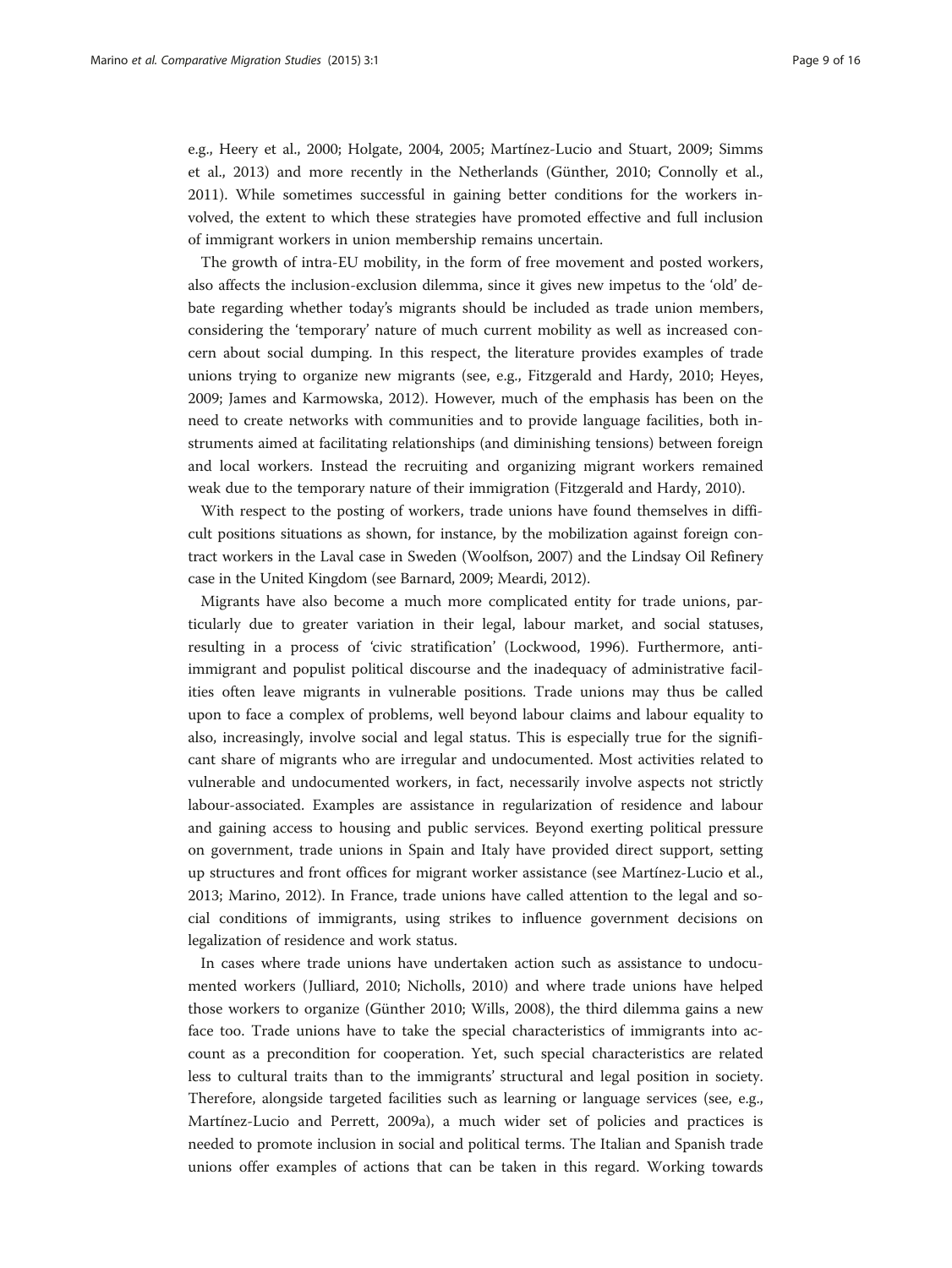solutions for practical problems also implies an awareness of the strategic importance of the broader social context for union activism. New forms of action, such as community-based organizing (Martínez-Lucio and Perrett, [2009b;](#page-15-0) Wills and Simms, [2003\)](#page-16-0), make the neighbourhood, rather than the workplace, the focus of union intervention.

The third dilemma – equal treatment or special strategies and policies – thus remains fundamental even when more 'traditional' forms of inclusive policies are adopted, such as organizing migrant workers. Whether such policies succeed in providing immigrant workers greater voice and fuller inclusion within trade unions through, for example, organizational changes, more democratic procedures, and specific structures for them to influence decision-making, is a question for further research (see Mustchin, [2012](#page-16-0); Martínez-Lucio and Perret, [2009a\)](#page-15-0).

Changes in how these three dilemmas play out nowadays imply one fundamental novelty: trade unions today must act as a civil society actor in favour of immigrants rather than as a strictly labour-related interest body. This civic and political engagement requires a rethinking of strategies and coalitions as well as a willingness to promote internal organizational and cultural changes (Hyman and Gumbrell-McCormick, [2011\)](#page-15-0).

The foregoing observations lead us to propose a wider concept of 'inclusion', that being 'full recognition of migrant workers as having the same social, employment, political and "organisational" rights as all other workers and members, being able to join the organisation at all levels and to participate in both internal debates and the formation of general strategies' (Marino, [2013](#page-15-0): 54). This definition implies the adoption of special policies and measures addressing the position of migrant workers both within unions and in the wider social sphere, in the labour market, and in the workplace. From an analytical viewpoint, this implies that the 'equal versus special treatment' dilemma should be expanded by considering three additional choices: (i) what rights should trade unions defend, merely industrial rights or social rights as well; (ii) how should trade unions defend these rights, solely by bargaining activities or also by political action; and (iii) how should trade unions organize immigrants and their interests internally, through a unitary model that excludes any special cultural backgroundbased body or by a pluralist model that encourages and supports the formation and internal influence of such bodies (ibid.).

#### Revisiting the explanatory factors

We saw in the previous section that the four sets of factors in Penninx and Roosblad ([2000](#page-16-0)) had limited explanatory power separately. But the factors combined in a given national context did help us to understand the differences between trade unions' attitudes and actions. Indeed, empirical evidence drawing on the original theoretical framework confirms that the four factors cannot be treated as monocausal explanations (see, e.g., Wrench, [2004;](#page-16-0) Krings, [2009;](#page-15-0) Marino, [2012](#page-15-0)). That same evidence, however, leads us to reformulate and refine the sets of explanatory factors.

The first set of factors individuated by Penninx and Roosblad [\(2000:](#page-16-0) 13-14), the power position of trade unions in society, was strongly linked to the position of trade unions in national socio-economic decision-making processes. Trade unions were considered more powerful (at the national level) if they were highly organized; if they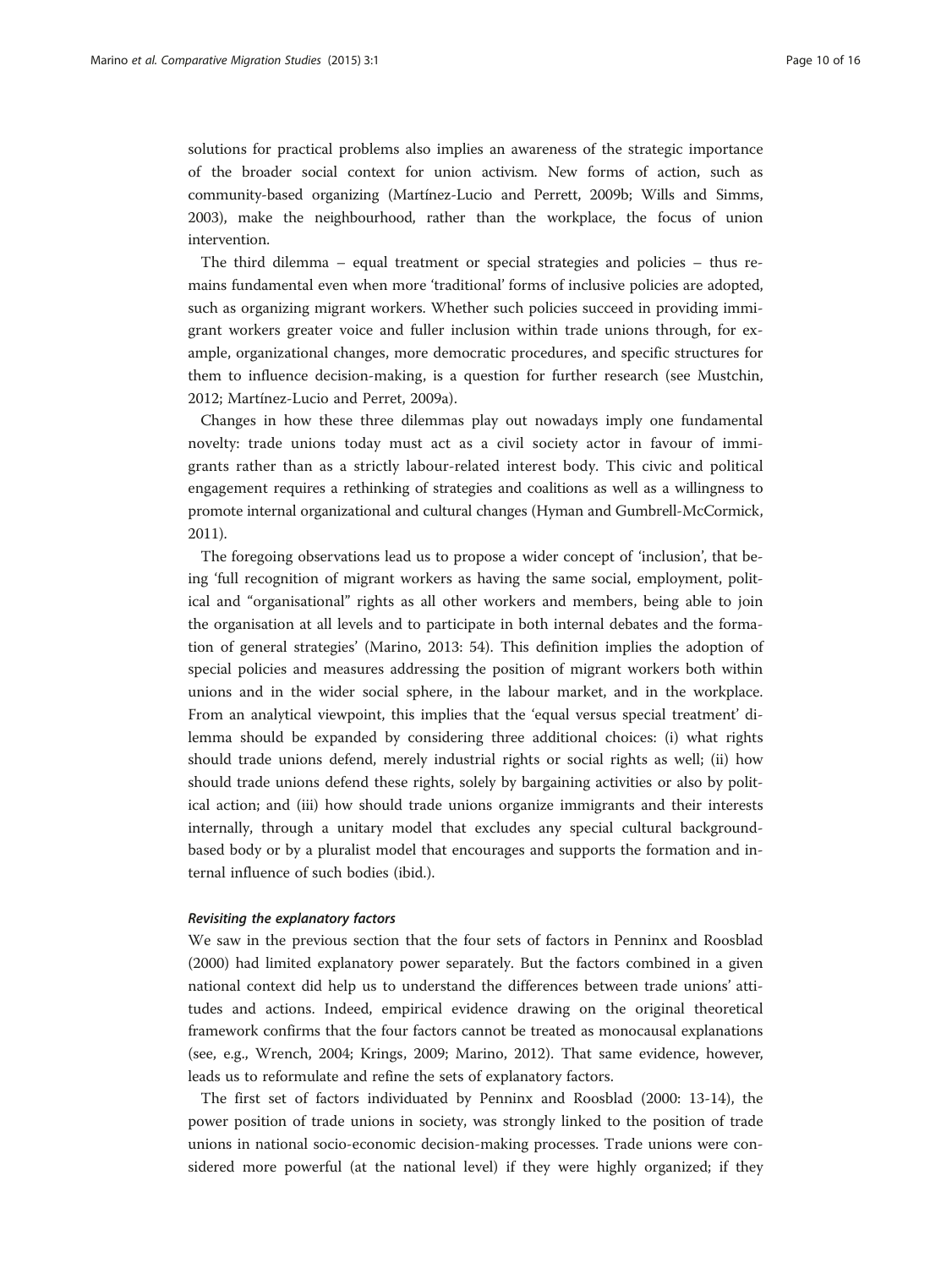maintained strong ties with governing political parties; and if they had a strongly centralized and unified structure. Recent research presents interesting findings in this respect. Studying trade union responses to immigrants in Denmark and the United Kingdom, Wrench ([2004](#page-16-0): 21) argues that these operate contrary to the predictions of Penninx and Roosblad ([2000](#page-16-0)):

The Danish trade union movement has a far higher membership rate and far greater political influence than its British counterpart, yet is relatively inactive against discrimination. The British trade union movement, already weak in comparison to Denmark, adopted a stronger stance in favour of immigrants and against racial discrimination at a time when external forces were making it even weaker.

Wrench links the more inclusive stance on immigration and 'race' to a decline of union influence, 'as membership and power declined, it was increasingly recognized that the future of trade unionism depended on a more inclusive strategy which took seriously the problems and interests of previously marginalized groups' (Wrench, [2004:](#page-16-0) 21). Krings ([2009\)](#page-15-0) reports similar findings, analysing trade union responses to immigration in Austria, Germany, Ireland, and the United Kingdom. This author links a less inclusive trade union attitude in Austria, Germany, and Ireland to institutional entrenchment in terms of involvement in collective agreements and systems of social partnership that allow unions a formal role in socio-economic decision-making:

In Britain the collapse of traditional bargaining institutions and a loss in union influence under the Conservative governments propelled unions into rethinking traditional union strategies, not least in terms of organizing new groups of 'atypical' employees. This has contributed to a re-appraisal of union strategies towards more marginalized groups such as migrant workers (ibid.: 61-62).

Comparing Italian and Dutch trade unions, Marino [\(2012](#page-15-0)) suggests that a lesser institutional embeddedness of trade unions in national socio-economic decision-making (in the Italian case) is likely to strengthen unions' commitment to represent migrant workers. Roosblad ([2013](#page-16-0)) supports this finding based on observations of Dutch trade unions during the past decade. She suggests that the current weakening of the institutional embeddedness of Dutch trade unions triggered them to start actively incorporating new groups of workers, such as undocumented workers, into their organization (ibid.: 47). Finally, based on a quantitative analysis of 14 West European countries, Gorodzeisky and Richards ([2013](#page-15-0)) argue that the organizational security of trade unions, in the form of state financing or a single dominant trade union confederation, is inversely related to trade union incentives to organize migrant workers.

This empirical evidence suggests the presence of an inverse relationship between the degree of institutional embeddedness and inclusive attitudes towards migrant workers: institutional power tends to reduce trade unions' need to resort to the membership, thus lowering recruiting and organizing efforts towards underrepresented groups. This hypothesis finds confirmation within recent literature (Baccaro et al., [2003;](#page-14-0) Hassel, [2007](#page-15-0)). It seems to us, therefore, that the position of trade unions in society remains a potentially influential factor in cross-national differences, if we measure that position in a somewhat more open way: as the extent to which trade unions possess institutional power resources, including their embeddedness in society and in policymaking relevant to their potential rank and file, and including the coalitions that trade unions form to carry out their role as a political actor in society.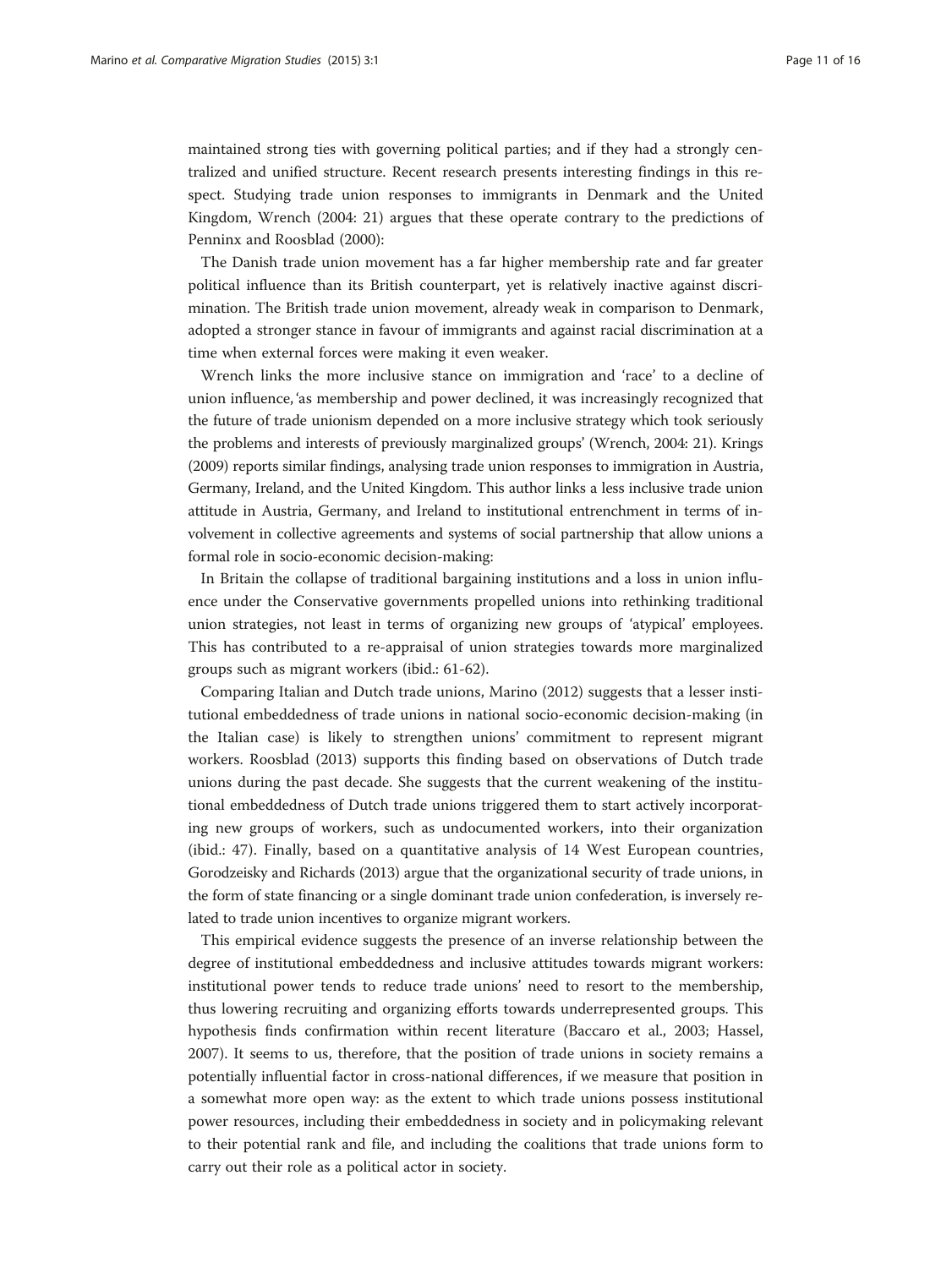With regard to economic and labour market factors, we concluded earlier that these are important triggers for trade union action, but that the direction of that action (beneficial or harmful to immigrants) is dependent on other contextual variables. Trade unions in Western Europe initially emphasized concerns about a 'race to the bottom' and 'social dumping' following the increase of foreign labour after the initiation of free movement of workers and services within the EU. The context was one of (perceived or real) increased labour market competition. Such observations point to dynamics similar to those described in Penninx and Roosblad ([2000](#page-16-0)). The status of the labour market, therefore, still seems to be a fundamental factor of influence, although more attention should be given to transnational dynamics in Europe, particularly internal EU mobility. Specific attention must also be given to sectoral differences, both within and across countries. Immigration, labour market, and employment dynamics differ between sectors, and this will likely influence trade union activities (Arrowsmith, [2010](#page-14-0)). The presence and strength of trade unions within a sector is another consideration. This factor might influence the efficacy of inclusive action or the efforts and resources spent to include migrant workers, especially those in vulnerable, poorly regulated sectors with high levels of worker turnover (Gorodzesky and Richards, [2013\)](#page-15-0). Here, the expected results in terms of membership increases are lower. Such illustrations lead us to suggest retaining economic and labour market factors, though again formulated in a more open way.

Regarding social trends, Penninx and Roosblad [\(2000\)](#page-16-0) stress the importance of national contextual factors such as national identity and ideology, public discourse, legislation, and political structure and orientations. They find these to be influential, if only because the social characteristics of unions' rank and file members and their environment are integral to their existence. Wrench [\(2004\)](#page-16-0) confirms that the contrast between the 'consensus and conflict frames of reference' and the quality of the national political discourse are important factors in explaining cross-national differences. This author especially stresses factors such as 'a more overtly racist, anti-immigrant, and Islamophobic discourse by political leaders and the media'. Indeed, elements such as racism, xenophobia, and recently Islamophobia, have received too little attention (Wrench, [2007](#page-16-0)). If they are widespread within trade unions and workplaces and if they are incorporated into union policies and practices, they imply either hostile attitudes towards, or disinterest in, migrant workers. If widespread throughout society and among workers, they might pose a dilemma to unions in interactions with their rank and file. In some cases, strongly anti-racist central policies may be paired with racism in workplaces, among workers, and among union delegates.

With regard to the last set of factors – characteristics of immigrants – we have good reason to rethink the importance of migrants' origin and earlier experiences with trade unions. Perhaps more relevant today are two types of characteristics of immigrants upon their arrival. The first is the labels given by state regulation to different kinds of immigration, determining immigrants' legal status and access to the labour market. The second is characteristics deriving from migrants' place and status on the labour market, for example, whether they are active in the formal or informal part of the economy, in new and still unorganized sectors, or in vulnerable work arrangements. Combining these two types of characteristics leads trade unions to do quite different things in practice to include illegal or undocumented workers, workers in sectors that were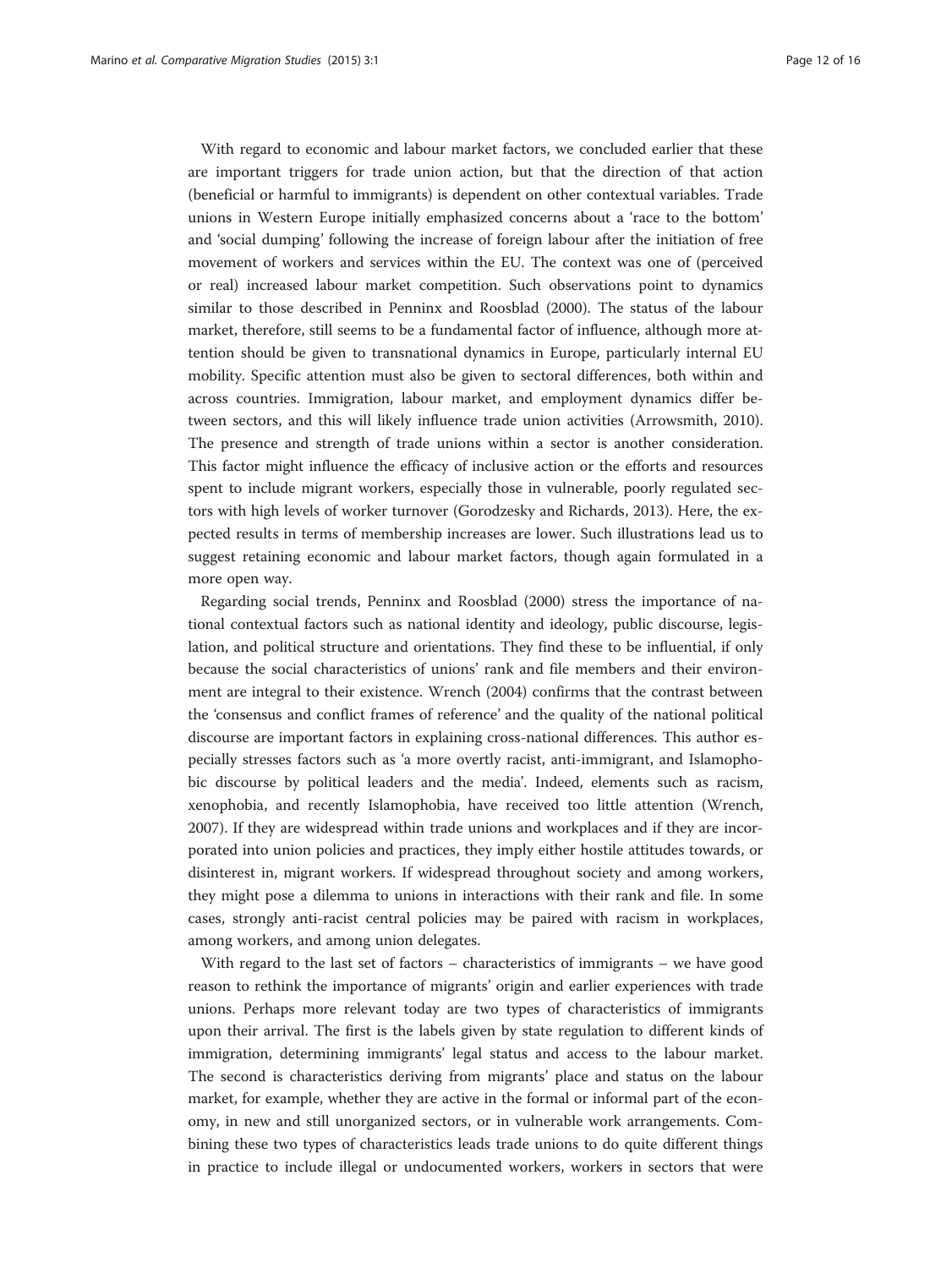traditionally not or only partially organized (like domestic work), and workers in subcontracting and semi-independent relationships. For regular immigrant workers in traditionally organized sectors, the classic third dilemma that was formulated earlier – equal versus special treatment – is still valid. In these times of politicized and polarized discussions on immigration in most European countries, however, the equal treatment argumentation seems to win over the special treatment one. The question remains then to what extent will equal treatment lead to equal material outcomes for newcomers.

So we conclude that all four sets of factors – in amended form – are worthwhile to consider when explaining unions' attitudes towards immigration and immigrants nowadays. We believe, however, that it may be fruitful to complement these with an additional one: internal trade union dynamics. This may help us to understand the extent to which inclusive policies are implemented and might also help us to identify organizational barriers. The importance of internal dynamics is confirmed by many studies on trade union representation of migrant workers (e.g. Connolly et al., [2014](#page-15-0)). In analysing trade union involvement in the Living Wage campaign in London, Wills [\(2004\)](#page-16-0), for instance, stresses that trade union efforts were influenced by the fit between these strategies and wider 'organizing priorities'. Similarly, Martínez-Lucio and Perrett [\(2009a](#page-15-0)) stress that trade unions' attitudes towards migrant workers are influenced by the specific ways unions perceive issues and build solutions based on interests, internal politics, and organizational capacities.

In our view, three internal variables deserve particular emphasis. The first one, 'trade union identity', consists of the inherited tradition that shapes trade union choices (Hyman, [1996\)](#page-15-0). In this respect, Marino ([2012](#page-15-0)) argues that the attitude of the Italian trade union federation CGIL (Confederazione Generale Italiana del Lavoro) towards migrant workers is strongly shaped by its identity as a 'general' union promoting defence of the social rights of 'disadvantaged groups' and engagement with problems not strictly related to employment. Similarly, the class-based identity of the Italian metal trade union FIOM-CGIL helps to explain its focus on employment rights and collective bargaining.

The other two interrelated variables are trade unions' structure and their internal communication processes, including decision-making procedures. As to the first, Penninx and Roosblad [\(2000](#page-16-0)) conclude that strongly centralized trade unions might have substantial influence at the national level, but at the same time be weak at the shop-floor level, which might undermine their ability to organize (immigrant) workers and to protect immigrants' interests in the workplace. Marino [\(2012\)](#page-15-0) finds that decentralized structures facilitate planning and implementation of targeted policies and strategies suited to local circumstances and that a strong union presence in the workplace is important for acquiring an awareness of migrant workers' needs.

Gaining such awareness is strongly related to the second variable, internal communication processes. The presence of formal and informal instruments of bottom-up decision-making allows local measures and initiatives to be diffused to higher union levels and eventually become part of central union guidelines. In the Italian case, vertical linkages facilitated diffusion of organizational policies to the workplace (Waddington, [2000](#page-16-0)) and policy implementation was aided by balanced relations between central and decentralized levels and effective communication between them (Hyman, [1997;](#page-15-0) Kjellberg, [2000](#page-15-0)). By contrast, a centralized structure and merely top-down channels of communication and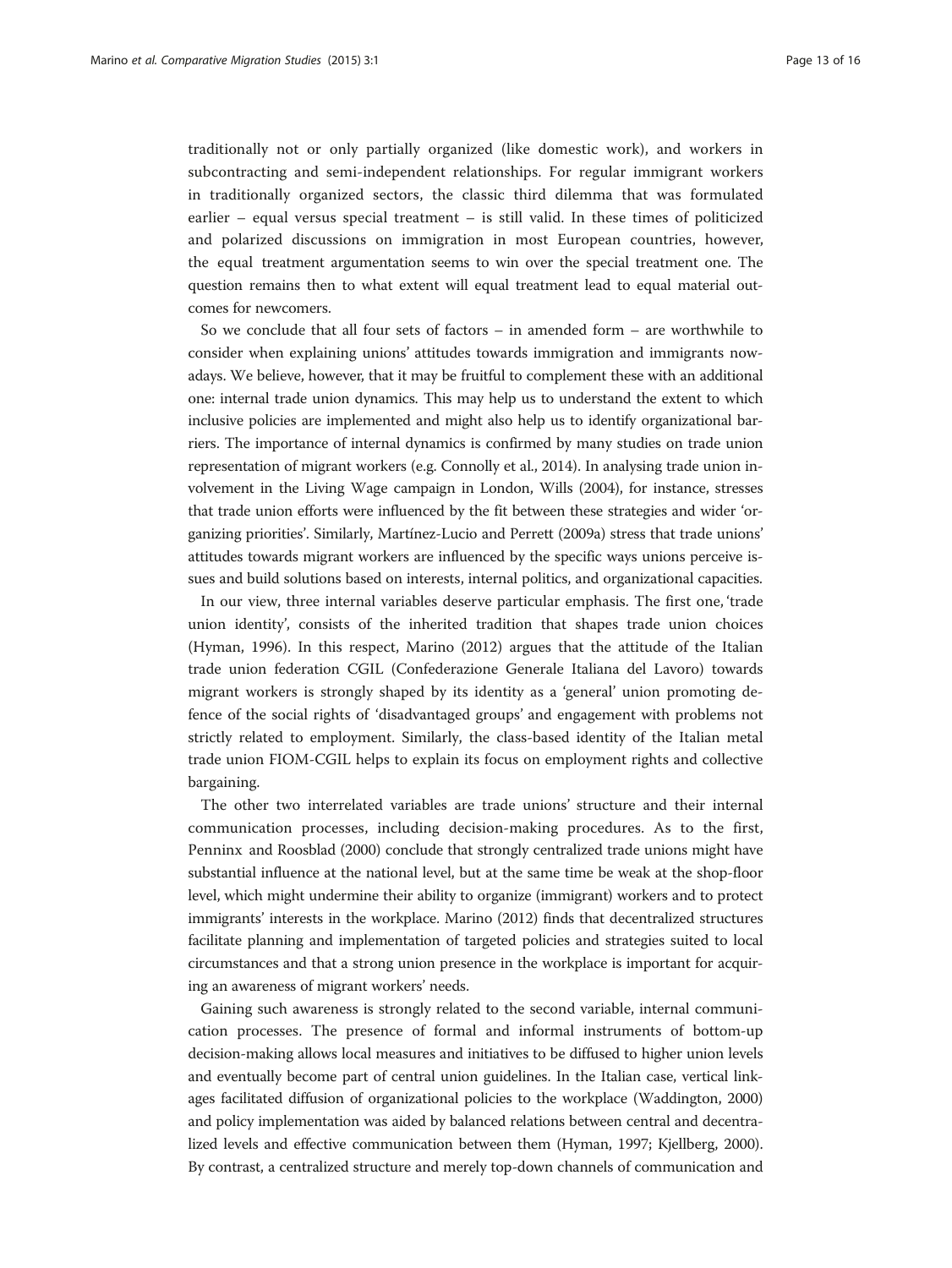<span id="page-14-0"></span>policy transmission – as in the Dutch case – worked against inclusion of migrant and ethnic minority workers.

## Conclusions

This article critically re-examined the descriptive and explanatory framework used in an earlier comparative exercise (Penninx and Roosblad, [2000\)](#page-16-0) in light of contextual changes and recent empirical research. It concludes that all three dilemmas are still valid, albeit with a somewhat different and wider interpretation in light of the changed context in which trade unions now operate. Beyond representing the interest of workers, trade unions must also consider their role as social and political actors. Their attempts to promote inclusion of migrants in a context of increasing institutional indifference and social hostility warrants more systematic study.

Regarding the explanatory framework, this article assessed the validity of the four sets of factors proposed by Penninx and Roosblad [\(2000](#page-16-0)), drawing on recent empirical research and reflections on the contextual changes in Europe during the past twenty years. We suggest extending the framework by including internal trade union variables, especially trade union identity, structure and the internal communication channels through which migrant workers' grievances might influence general union policies.

#### Competing interests

The authors declare that they have no competing interests.

#### Authors' contributions

All authors have actively participated in the writing of the article and have approved the final manuscript.

#### Authors' information

Stefania Marino is ESRC Research Fellow at the European Work and Employment Research Center (EWERC), Manchester Business School, University of Manchester, Manchester, UK.

Rinus Penninx is emeritus professor of Ethnic Studies and founder of the Institute for Migration and Ethnic Studies of the University of Amsterdam, Amsterdam, Netherlands.

Judith Roosblad is working at the Dutch Ministry of Social Affairs and Employment, and guest researcher at the Institute for Migration and Ethnic Studies of the University of Amsterdam, Amsterdam, Netherlands.

#### Acknowledgments

The authors are indebted to the anonymous referees for their insightful comments. This work was supported by the Economic and Social Research Council [grant number ES/K001752/1] and by International Migration, Integration and Social Cohesion (IMISCOE) network.

#### Note

1. Trade unions and employers' associations may still be involved in negotiating the terms and conditions of recruiting and employing labour migrants in specific segments of the labour market. See, e.g., recruitment of foreign nurses in the Dutch health sector (Roosblad, [2005;](#page-16-0) De Lange and Pool, [2004\)](#page-15-0).

#### Author details

<sup>1</sup> European Work and Employment Research Center (EWERC), Manchester Business School, University of Manchester, Manchester, UK. <sup>2</sup>Institute for Migration and Ethnic Studies of the University of Amsterdam, Amsterdam, Netherlands

#### Received: 13 February 2014 Accepted: 18 November 2014 Published online: 21 May 2015

#### References

Arrowsmith, J. (2010). Industrial relations in the private sector. In T Colling & M Terry (Eds.), Industrial relations: Theory and practice (pp. 178–206). Chichester: Wiley.

- Baccaro, L, Hamann, K, & Turner, L. (2003). The politics of labour movement revitalization: The need for a revitalized perspective. European Journal of Industrial Relations, 9(1), 119–133.
- Barnard, C. (2009). British jobs for British workers: The Lindsey Oil Refinery dispute and the future of local labour clauses in an integrated EU market. Industrial Law Journal, 38(3), 245–277.
- Behrens, M, Hamann, K, & Hurd, R. (2004). Conceptualizing labour union revitalization. In C Frege & J Kelly (Eds.), Varieties of Unionism: Strategies for Union Revitalisation in a Globalizing Economy (pp. 11–30). Oxford: Oxford University Press.
- Bruquetas-Callejo, M, Garcés-Mascareñas, B, Morén-Alegret, R, Penninx, R, & Ruiz-Vieytez, E. (2011). The case of Spain. In G Zincone, M Borkert, & R Penninx (Eds.), Migration policymaking in Europe: The dynamics of actors and contexts in past and present (pp. 291–326). Amsterdam: Amsterdam University Press.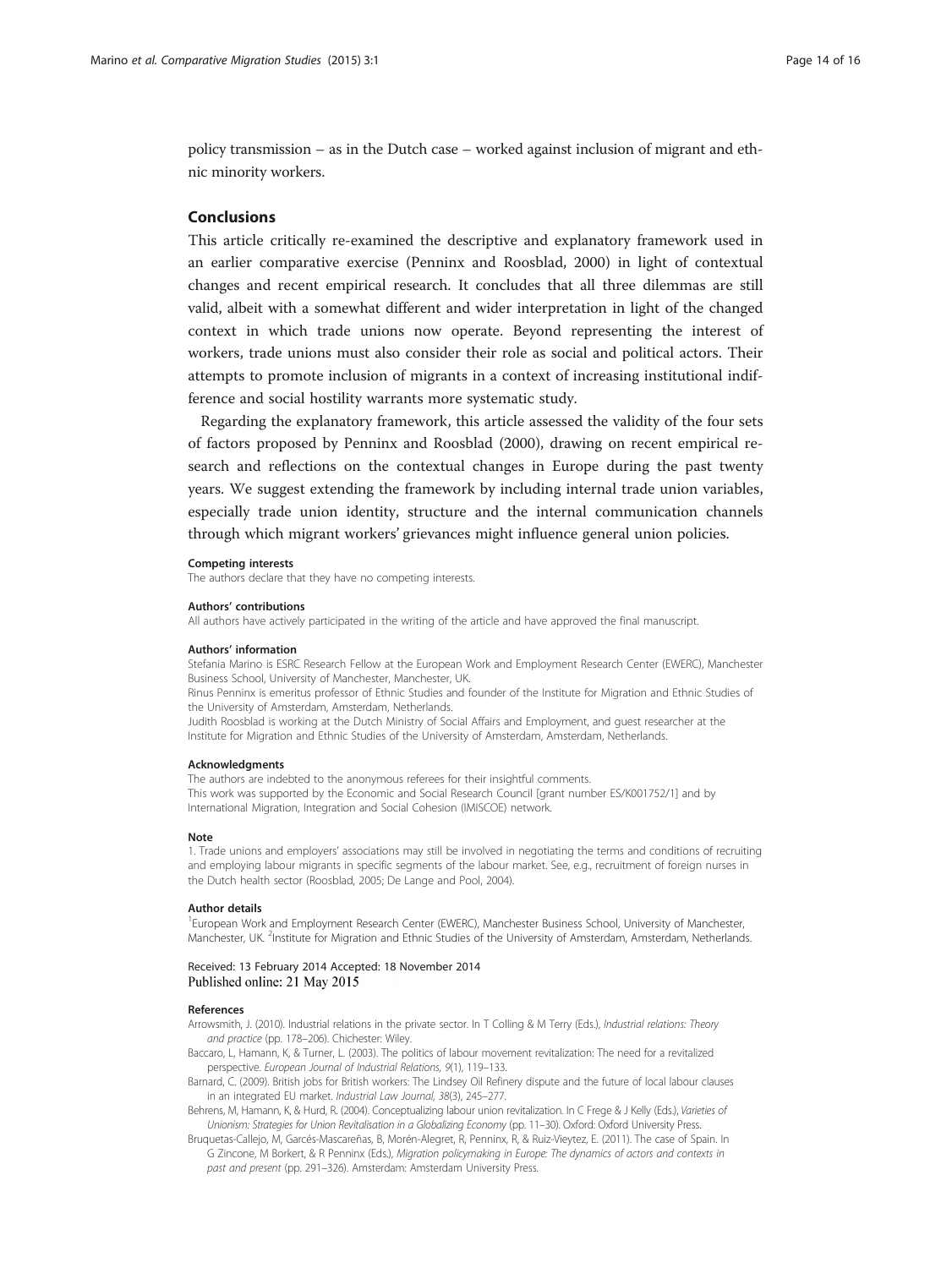<span id="page-15-0"></span>Connolly, H, Marino, S, & Martínez-Lucio, M. (2011). Justice for Janitors' goes Dutch: The possibilities and limitations of an organising approach in the Netherlands. Paper presented at BUIRA conference (pp. 7–9). London: University of Greenwich.

Connolly, H, Marino, S, & Martínez-Lucio, M. (2014). Trade union renewal and the challenges of representation: Strategies towards migrant and ethnic minority workers in the Netherlands, Spain and the United Kingdom. European Journal of Industrial Relations, 20(1), 5–20.

Cremers, J. (2011). In search of cheap labour in Europe: Working and living conditions of posted workers. Brussels: CLR/ EFBWW/International Books.

Cremers, J, Dølvik, JE, & Bosch, G. (2007). Posting of workers in the single market: Attempts to prevent social dumping and regime competition in the EU. Industrial Relations Journal, 38(6), 524–541.

Crouch, C. (1997). The terms of the neo-liberal consensus. Political Quarterly, 68(4), 352–360.

De Lange, T, & Pool, C. (2004). Vreemde handen aan het bed: De werving van Poolse verpleegkundigen in Nederland [Foreign hands at the bedside: Recruitment of Polish nurses in the Netherlands]. Migrantenstudies, 20(4), 130–144.

Ebbinghaus, B. (2004). The changing union and bargaining landscape: Union concentration and collective bargaining trends. Industrial Relations Journal, 35(6), 574–587.

Eurostat. (2012). Population and social conditions. Statistics in Focus 31/2012. Luxemburg: Eurostat.

Fitzgerald, I, & Hardy, J. (2010). Thinking outside the box? Trade union organising strategies and Polish migrant workers in the United Kingdom. British Journal of Industrial Relations, 48(1), 131–150.

Frege, C, & Kelly, J. (2003). Union revitalization strategies in comparative perspective. European Journal of Industrial Relations, 9(1), 7–24.

Galgóczi, B, Leschke, J, & Watt, A. (2009). EU labour migration since enlargement: Trends, impacts and policies. Aldershot: Ashgate. Gorodzeisky, A, & Richards, A. (2013). Trade unions and migrant workers in Western Europe. European Journal of Industrial Relations, 19(3), 239–254.

Gumbrell-McCormick, R. (2011). European trade unions and atypical workers. Industrial Relations Journal, 42(3), 293–310. Gumbrell-McCormick, R, & Hyman, R. (2013). Trade Unions in Western Europe: Hard Times. Hard Choices, Oxford: Oxford University Press.

Günther, S. (2010). From double illegality to double regularization: The unionization of (un)documented migrant domestic workers into Dutch trade unions. Amsterdam: Migrant Legality and Employment in Contemporary Europe.

Hardy, J, Eldring, L, & Schulten, T. (2012). Trade union responses to migrant workers from the 'new Europe': A three sector comparison in Norway, Germany and the UK. European Journal of Industrial Relations, 18(4), 347-363.

Hassel, A. (2007). The Curse of Institutional Security: The Erosion of German Trade Unionism. Industrielle Beziehungen, 14(2), 176–191.

Heery, E, Simms, M, Delbridge, R, Salmon, J, & Simpson, D. (2000). Union organizing in Britain: a survey of policy and practice. International Journal of Human Resource Management, 11(5), 986–1007.

Heyes, J. (2009). Recruiting and organising migrant workers through education and training: A comparison of Community and the GMB. Industrial Relations Journal, 40(3), 182–197.

Holgate, J. (2004). Black and minority ethnic workers and trade unions: Strategies for organisation, recruitment and inclusion. London: TUC.

Holgate, J. (2005). Organising migrant workers: A case study of working conditions and unionisation at a sandwich factory in London. Work, Employment and Society, 19(3), 463–480.

Hyman, R. (1996). Union identities and ideologies in Europe. In P Pasture, J Verberckmoes, & H de Witte (Eds.), The lost perspective? Trade unions between ideology and social action in the new Europe. Volume 2: Significance of ideology in European trade unionism (pp. 60-–89). Aldershot: Avebury.

Hyman, R. (1997). The future of employee representation. British Journal of Industrial Relations, 35(3), 309–336.

Hyman, R, & Gumbrell-McCormick, R. (2011). Trade unions, politics and parties: Is a new configuration possible? Transfer, 16(3), 315–331.

IOM. (2003). World Migration 2003: Managing Migration: Challenges and Responses for People on the Move, IOM World Migration Report Series, No. 2. Geneva: International Organization for Migration.

James, P, & Karmowska, J. (2012). Accommodating difference? British trade unions and Polish migrant workers'. Journal of Workplace Rights, 15(2), 169–189.

Julliard, E. (2010). The CGT and the French illegal immigrant workers' movement 2008-2009: When a union has to cope with the administrative criteria for legalization. Amsterdam: Paper for the ESF-seminar Migrant Legality and Employment in Contemporary Europe.

King, R. (2000). Southern Europe in the changing global map of migration. In R King, G Lazaridis, & C Tsardanidis (Eds.), Eldorado or fortress? Migration in Southern Europe (pp. 1–26). Basingstoke: Macmillan.

King, R. (2002). Towards a new map of European migration. International Journal of Populations Geography, 8, 89-106. Kjellberg, A. (2000). The multitude of challenges facing Swedish trade unions. In J Waddington & R Hoffmann (Eds.),

Trade unions in Europe: Facing challenges and searching for solutions (pp. 529–573). ETUI: Brussels. Krings, T. (2009). A race to the bottom? Trade unions, EU enlargement and the free movement of labour. European

Journal of Industrial Relations, 15(1), 49–69.

Lockwood, D. (1996). Civic integration and class formation. British Journal of Sociology, 47, 531–550.

Marino, S. (2012). Trade union inclusion of migrant and ethnic minority workers: Comparing Italy and the Netherlands. European Journal of Industrial Relations, 18(1), 5–12.

Marino, S. (2013). Between old and new dilemmas: Describing trade unions' inclusive strategies. In A van Heelsum & B Garces-Mascarenas (Eds.), Filling in Penninx's heuristic model. Amsterdam: Amsterdam University Press.

Martínez-Lucio, M, & Perrett, R. (2009a). The diversity and politics of trade unions responses to minority ethnic and migrant workers: The context of the UK. Economic and Industrial Democracy, 30(3), 1–24.

Martínez-Lucio, M, & Perrett, R. (2009b). Meanings and dilemmas in community unionism: Trade union community initiatives and black and minority ethnic groups in the United Kingdom. Work, Employment and Society, 23(4), 693–710.

Martínez-Lucio, M. & Stuart, M. (2009). Organising and union modernisation: narratives of renewal in Britain. In: G. Gall (ed.) Union revitalisation in advanced economies: assessing the contribution of union organizing. London: Palgrave/Macmillan, pp. 17-38.